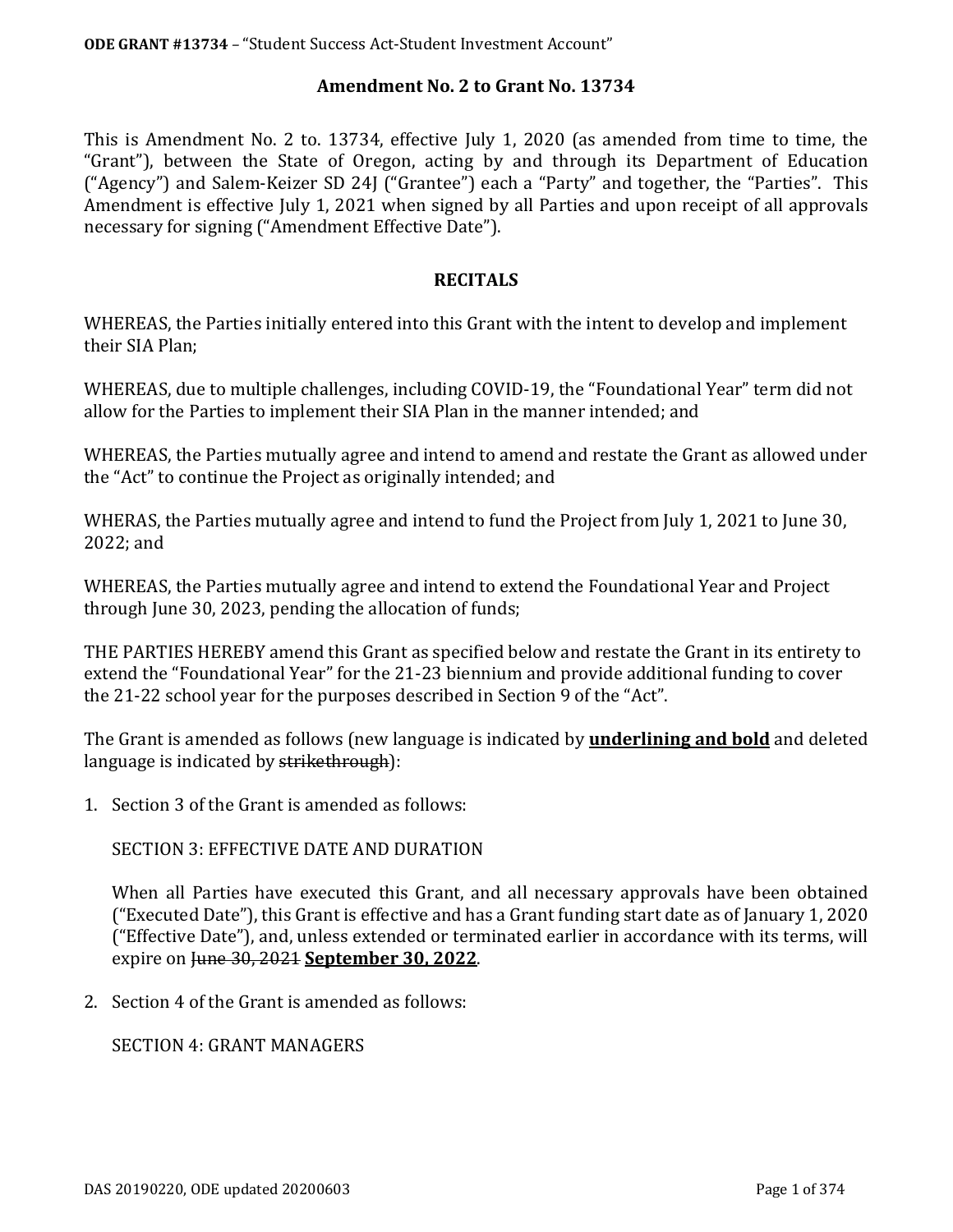4.1 Agency's Grant Manager is:

Rachael Moser **Cassie Medina** Office of Education Innovation & Improvement 255 Capitol St NE Salem, OR 97310-0203 [SIAinfo@ode.state.or.us](mailto:SIAinfo@ode.state.or.us)

3. Section 5 of the Grant is amended as follows:

SECTION 5: PROJECT ACTIVITIES

Grantee must perform the project activities set forth on Exhibit A (the "Project"), attached hereto and incorporated in this Grant by this reference, for the period beginning on the Effective Date and ending September 30, 2021 **September 30, 2022.** (the "Performance Period").

4. Section 6 of the Grant is amended as follows:

SECTION 6: GRANT FUNDS

In accordance with the terms and conditions of this Grant, Agency will provide Grantee **the for each year of the Project ("Grant Year") the following amounts ("Grant Funds"):** up to \$11,427,595.72("Grant Funds") for the Project.

- **For Grant Year 1 (July 1, 2020 –September 30, 2021) up to \$11,427,595.72**
- **For Grant Year 2 (July 1, 2021 – September 30, 2022) up to \$33,178,083.06**
- **A total allocation of \$44,605,678.78**

**The Grantee shall provide to the eligible district-sponsored charter school(s) support for their SIA plan in accordance with the terms and conditions of the locally executed district-charter agreement. If applicable, the Grantee shall disburse funding to their Charter from monies available through its SIA Grant Allocation. Funds received by the Charter under this Amendment may be used only for eligible expenditures authorized by this Grant and incurred during the Performance Period.**

Agency will pay the Grant Funds from monies available through its Student Investment Account ("Funding Source").

5. Exhibit A of the Grant is amended as indicated in the attached revised Exhibit A. The amendments to Exhibit A shall be effective as of July 1, 2021 and shall apply to all Project activities performed under the Project on or after that date. The version of Exhibit A in effect prior to this Amendment shall apply to all activities performed under the Grant on or before June 30, 2021.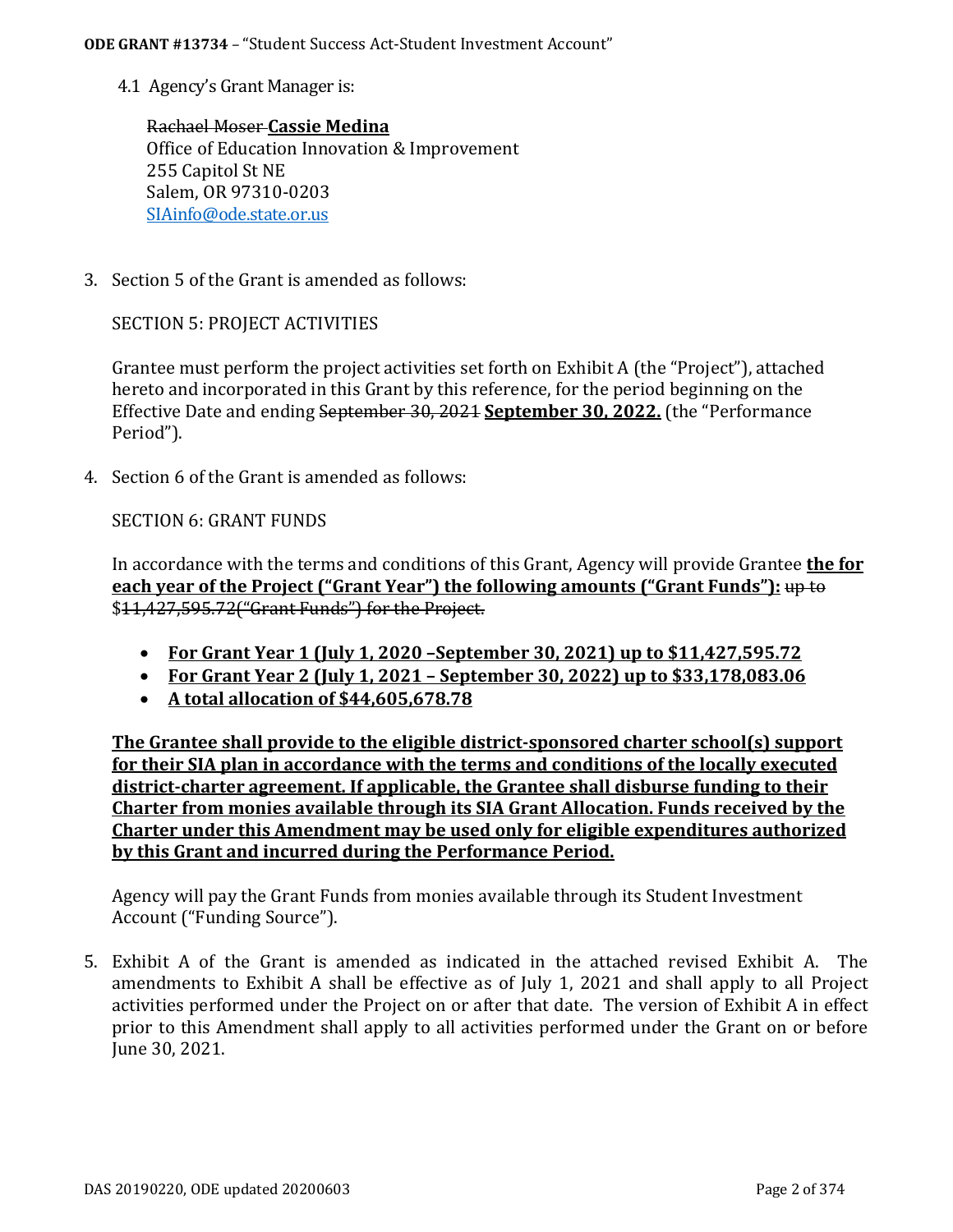Except as expressly amended above, all other terms and conditions of the Grant are still in full force and effect. Grantee certifies that the representations, warranties and certifications contained in the Grant are true and correct as of the Amendment Effective Date and with the same effect as though made at the time of this Amendment.

EACH PARTY, BY SIGNATURE OF ITS AUTHORIZED REPRESENTATIVE, HEREBY ACKNOWLEDGES IT HAS READ THIS AMENDMENT, UNDERSTANDS IT, AND AGREES TO BE BOUND BY ITS TERMS AND CONDITIONS. The Parties further agree that by the exchange of this Amendment electronically, each has agreed to the use of electronic means, if applicable, instead of the exchange of physical documents and manual signatures. By inserting an electronic or manual signature below, each authorized representative acknowledges that it is their signature, that each intends to execute this Amendment, and that their electronic or manual signature should be given full force and effect to create a valid and legally binding agreement.

IN WITNESS WHEREOF, the Parties have executed this Amendment as of the dates set forth below.

# **STATE OF OREGON acting by and through its Department of Education**

By:

Contracting Officer Date

**Salem-Keizer SD 24J**

By:  $\mathcal{H}$ pall

Authorized Signature **Date** Date **Date** 

Printed Name **Title** 

Federal Tax ID Number 93-6000763

# **Approved for Legal Sufficiency in accordance with ORS 291.047**

By: <u>Jake Hogue December 13, 2021</u><br>Assistant Attorney General Date Date Assistant Attorney General

1/5/2022

Sarah Head Director Budget & Fin Svcs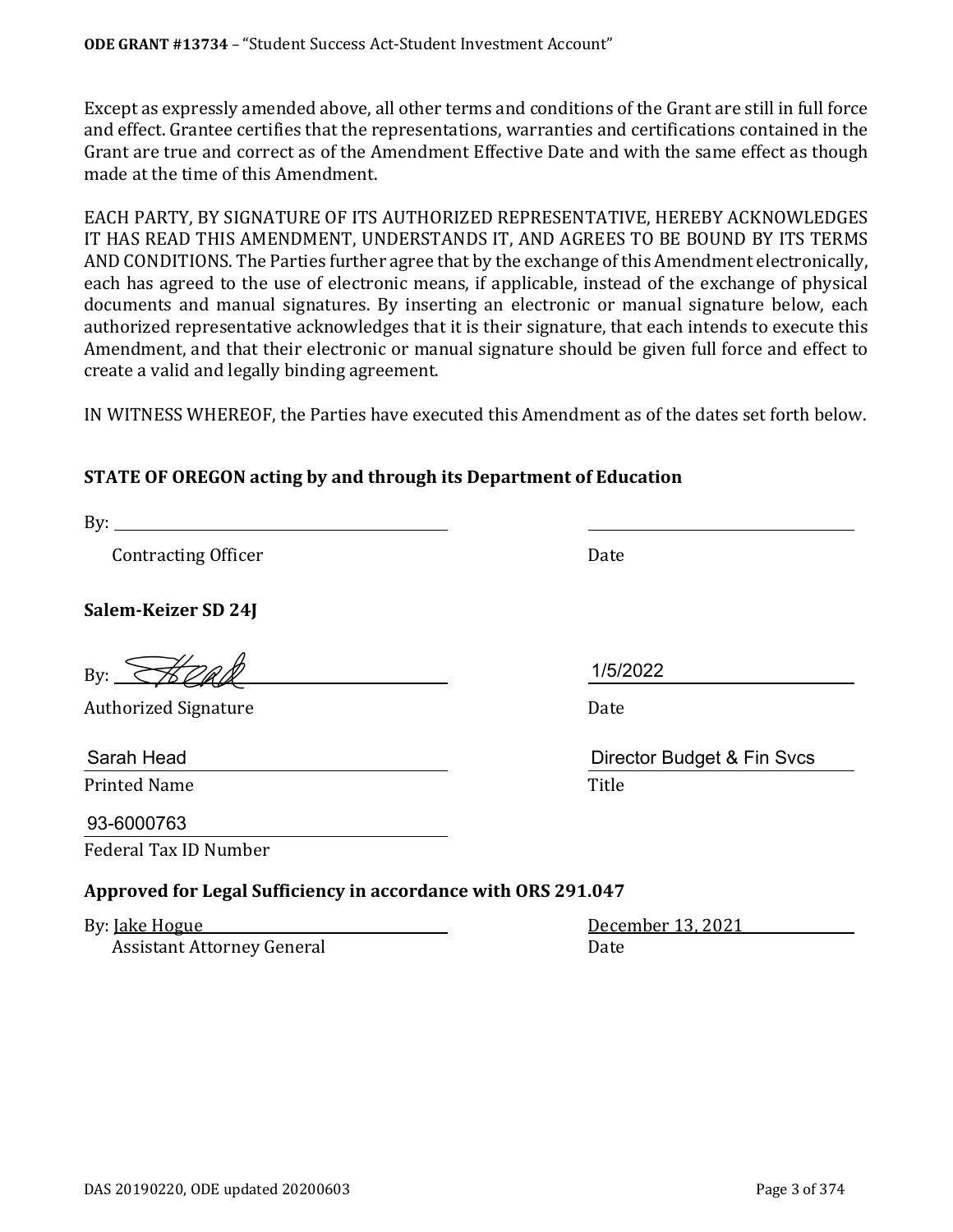# **EXHIBIT A THE PROJECT**

### **SECTION I – BACKGROUND AND GOALS**

Signed into law in May of 2019, the Student Success Act (SSA) is a historic opportunity for Oregon schools. The law is rooted in equity, authentic community engagement and shared accountability for student success.

SSA establishes the Student Investment Account (SIA) to provide Oregon school districts and eligible charter schools with access to non-competitive grant funds. Each SIA applicant is required to work alongside educators, students, families and their community to develop a plan and outline priorities and activities that align to the allowable uses in the law. The SIA grants are for two purposes:

- 1) Meeting students' mental or behavioral health needs, and
- 2) Increasing academic achievement and reducing academic disparities for students from racial or ethnic groups that have historically experienced academic disparities, students with disabilities, English language learners, economically disadvantaged students, students who are homeless, and students who are foster children.

#### **SECTION II – PROJECT DEFINITIONS**

The following capitalized terms have the meanings assigned below for purposes of Exhibits A and B.

**"Act"** means the "Student Success Act" codified in 2019 Oregon Laws Chapter 122, as amended from time to time, inclusive.

**"Allowable Costs of the Project**" means Grantee's actual costs that are reasonable, necessary and directly related to the implementation of the SIA Plan and are allowable uses of the Grant Funds under the Act.

**"Baseline Targets"** means the minimum expectations for improvement set forth in the SIA Plan by the district in either: (i) raising academic achievement or (ii) reducing academic disparities and closing gaps, as further defined in the December 2019 "Guidance for Eligible Applicants".

**"Common Metrics"** means the Five-Year Completion Rate, Third-Grade Reading Proficiency Rate, Ninth-Grade On-Track Rate, Regular Attendance Rate, and Four-Year On-Time Graduation rate used by the Agency to measure the success of activities funded by the SIA.

**"Disaggregated"** has the meaning give**n** in section 12(a) of the Act.

**"Five-Year Completion Rate"** has the meaning given in section 12(b) of the Act.

**"Focal Student Groups"** means students from racial or ethnic groups that have historically experienced academic disparities, students with disabilities, English language learners, economically disadvantaged, students who are homeless and students who are foster children.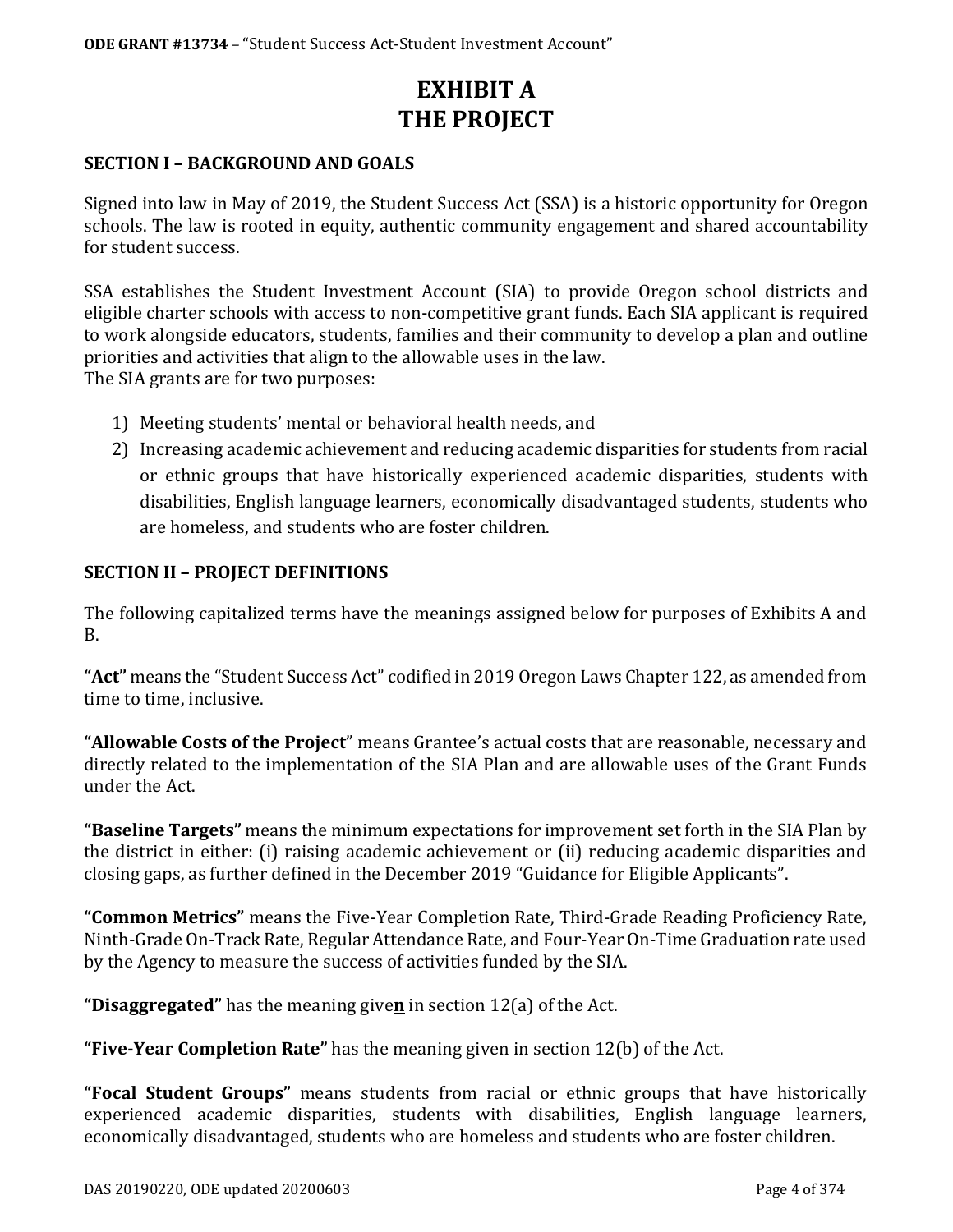**"Foundational Year"** means the first year of Grantee's three-year SIA Plan**, extended through September 30, 2023 due to extenuating circumstances related to the COVID-19 pandemic**.

**"Four-Year on-Time Graduation Rate"** means the percentage of students who received a high school diploma or a modified diploma within four years of the student beginning the ninth grade.

**"Gap Closing Targets" or "Closing Gap Targets"** means the reduction of academic disparities between groups of students especially for Focal Student Groups set forth in the SIA Plan, based on the December 2019 "Guidance for Eligible Applicants".

**"Longitudinal Performance Growth Targets (LPGTs)"** means the required common metrics and optional locally defined metrics, **including targets related to student mental and behavioral health needs,** included in Grantee's SIA Plan.

**"Ninth-grade On-Track Rate"** has the meaning given in section 12(d) of the Act.

"**Optional Local Metrics"** means additional Progress Markers toward the Common Metrics included in the SIA Plan.

"**Progress Markers"** means sets of indicators set forth in the SIA Plan that identify the kinds of changes Agency expects to see in policies, practices and approaches over the next three years that lead to Grantee reaching its LPGT**s**.

**"Regular Attendance Rate"** has the meaning given in section 12(f) of the Act.

**"SIA Account"** means the Student Investment Account established, pursuant to ORS 327.175, within the Fund for Student Success for the purpose of distributing grants under ORS 327.195.

**"SIA Plan"** means the plan developed and implemented by Grantee that focuses on increasing academic achievement and, reducing academic disparities for identified student groups, and meeting students' mental and behavioral health needs.

**"Stretch Targets"** means significant improvement set forth in the SIA Plan by the district in either: (i) raising academic achievement or (ii) reducing academic disparities and closing gaps, as further described in the December 2019 "Guidance for Eligible Applicants".

**"Third-Grade Reading Proficiency Rate"** has the meaning given in section 12(g) of the Act.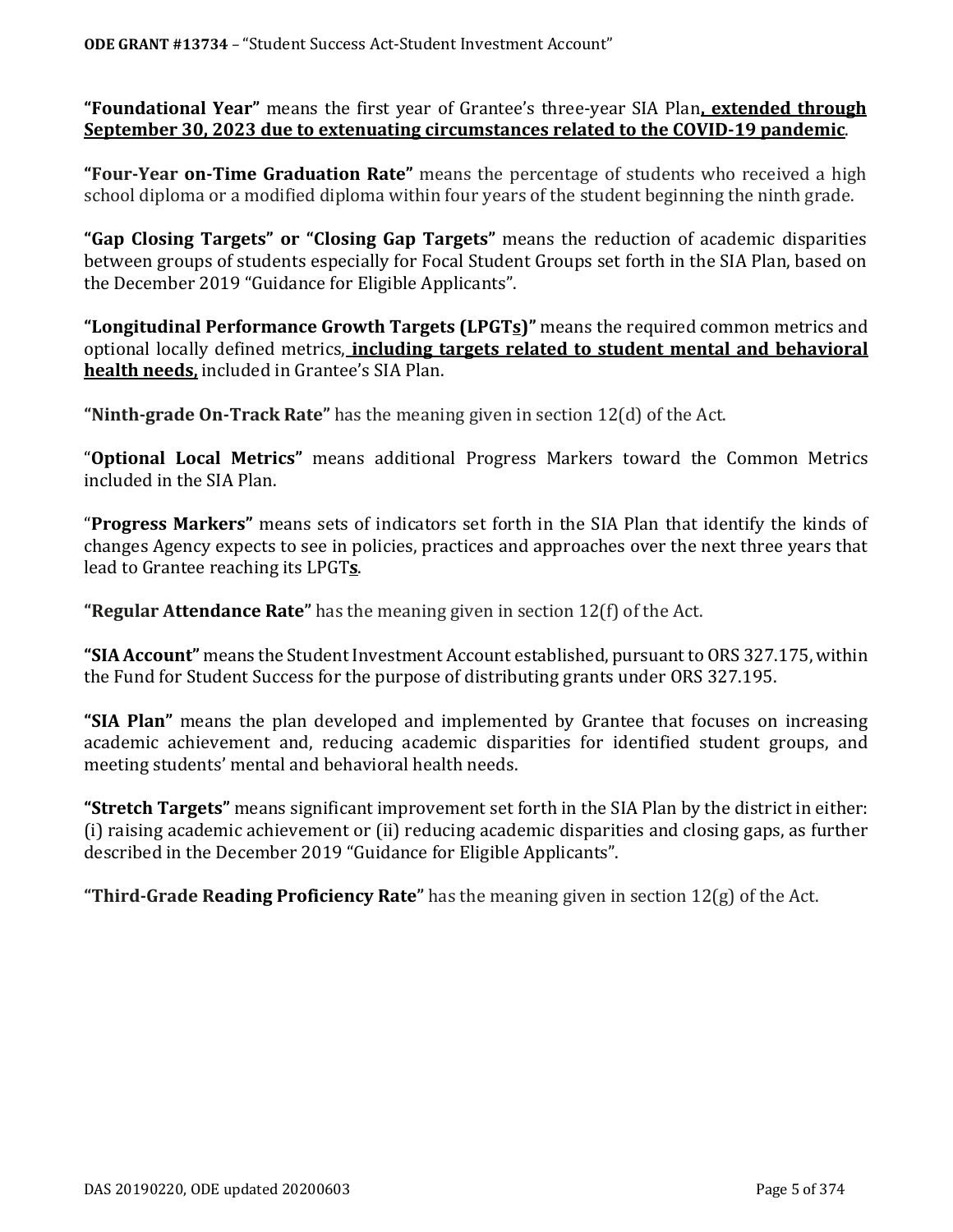## **SECTION III – PROJECT ACTIVITIES**

This Grant Agreement is for the Foundational Year only.

## **Subsection 1. Continuous SIA Plan Implementation**

Agency will disburse Grant Funds for Allowable Costs of the Project that implement Grantee's SIA Plan during the Performance Period in accordance with formula and activities described in the Act.

At the start of the 2020-2021 School Year, Grantee must begin to implement its SIA Plans. **For the rest of the Foundational Year, Grantee shall continue to implement its SIA Plans.**

Grantees must use the Grant Funds only for:

(a) Increasing instructional time, which may include: (A) More hours or days of instructional time; (B) Summer programs; (C) Before-school or after-school programs; or (D) Technological investments that minimize class time used for assessments administered to students.

(b) Addressing students' health or safety needs, which may include: (A) Social-emotional learning and development; (B) Student mental and behavioral health; (C) Improvements to teaching and learning practices or organizational structures that lead to better interpersonal relationships at the school; (D) Student health and wellness; (E) Trauma-informed practices; (F) School health professionals and assistants; or (G) Facility improvements directly related to improving student health or safety.

(c) Reducing class sizes, which may include increasing the use of instructional assistants, by using evidence-based criteria to ensure appropriate student-teacher ratios or staff caseloads.

(d) Expanding availability of and student participation in well-rounded learning experiences, which may include: (A) Developmentally appropriate and culturally responsive early literacy practices and programs in prekindergarten through third grade; (B) Culturally responsive practices and programs in grades six through eight, including learning, counseling and student support that is connected to colleges and careers; (C) Broadened curricular options at all grade levels, including access to: (i) Art, music and physical education classes; (ii) Science, technology, engineering and mathematics education; (iii) Career and technical education, including career and technical student organization programs; (iv) Electives that are engaging to students; (v) Accelerated college credit programs, including dual credit programs, International Baccalaureate programs and advanced placement programs; (vi) Dropout prevention programs and transition supports; (vii) Life skills classes; or (viii) Talented and gifted programs; or (D) Access to licensed educators with a library media endorsement

**(e) Administrative costs shall not exceed 5 percent (5%) or \$500,000, whichever is less, of the Grantee's total expenditures. Any administrative costs incurred by the Charter must be accounted for within the Grantee's limit of 5 percent or \$500,000, whichever is less. Administrative costs may include (A) Ongoing community engagement; (B) costs associated with the administration of the grant.** 

Grantee must periodically review its progress toward meeting Grantee's Progress Markers and LPGT described in the Exhibit B Common and Customized Framework.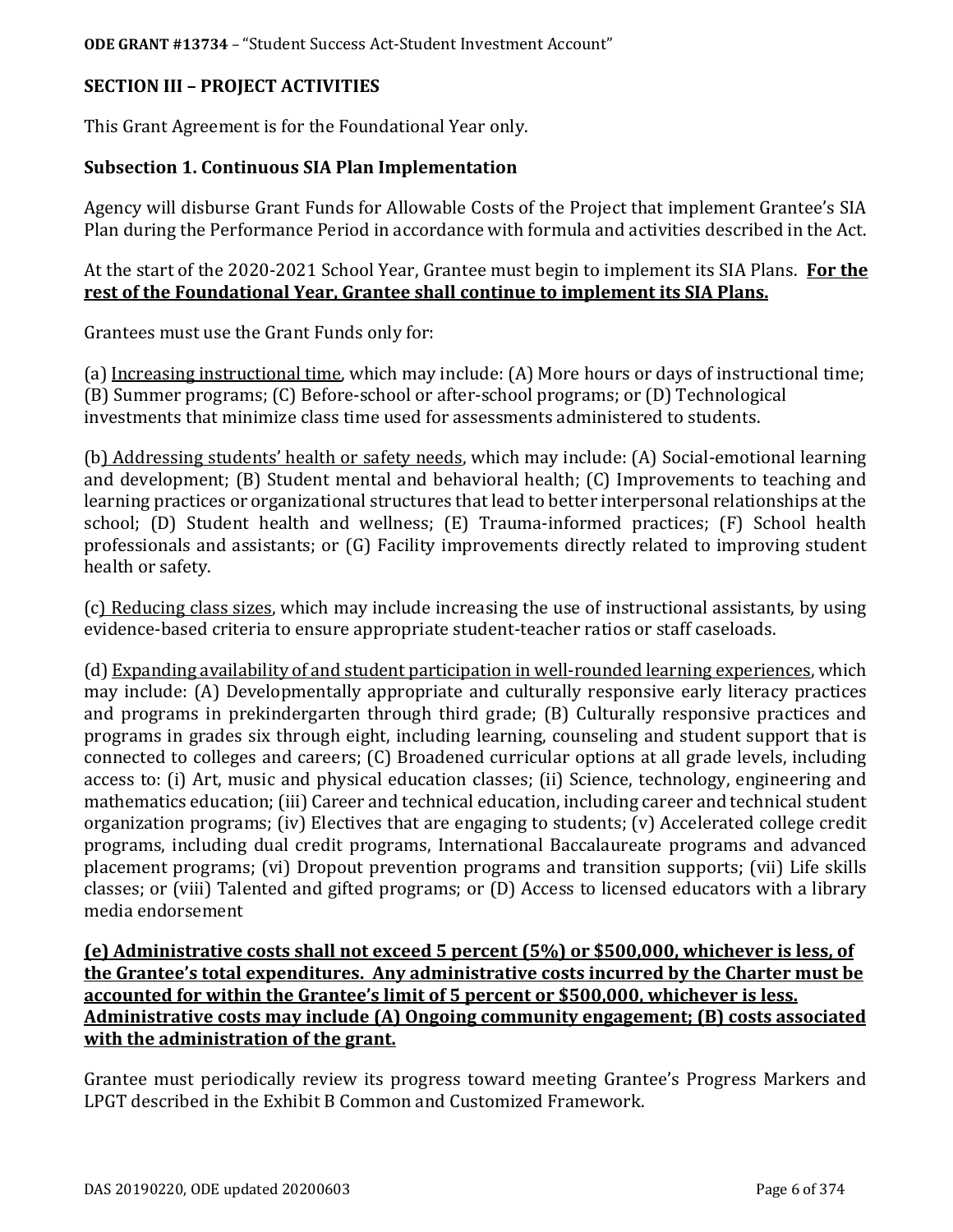## **Subsection 2. Foundational Year SIA Plan Refinement and Extension**

During the Foundational Year, Grantee must re-visit each aspect of its SIA Plan and engage with Focal Student Groups, families, staff and community to develop a four **three**-year SIA Plan **update** that will extend from 2021-2024 **through the end of the Foundational Year** with two biannual implementation periods.

Grantee must**, at the timeline communicated by Agency,** also revisit its LPGT**s** and develop Baseline Targets and Stretch Targets for each of the five Common Metrics and develop Gap Closing Targets that Focal Student Groups will be expected to meet over a **two-year** five-year period. **Grantee also may develop targets related to student mental and behavioral health needs.**

As part of the application process for follow-up funding to this Foundational Year Grant, Grantee must work with Agency to co-develop LPGT**s**, Progress Markers and Optional Local Metrics **during the 2021-22 school** year in the spring and summer of 2021.

#### **Subsection 3. Charter School Relationships**

**For each charter school applying for SIA Funds with the Grantee, please indicate the type of relationship you have: Either Fully Administered or Partially Administered.**

**Indicate Fully Administered if the Charter will be fully embedded within the Grantee's SIA Plan and Budget**

**Indicate Partially Administered if the Grantee will provide broad fiscal and monitoring oversight, but the Charter will act largely independently.** 

| <b>Charter School(s)</b>                                     |                            |                                |
|--------------------------------------------------------------|----------------------------|--------------------------------|
| Eagle Street Charter School - ID: 4850                       | <b>Trully Administered</b> | $\Box$ Partially Administered  |
| Howard Street Charter School - ID: 1358                      | <b>OFully Administered</b> | <b>ZPartially Administered</b> |
| Jane Goodall Environments Science Charter School<br>ID: 4210 | $\Box$ Fully Administered  | <b>⊘Partially Administered</b> |
| Optimum Learning Environment Charter School - ID:3528        | <b>Trully Administered</b> | <b>ZPartially Administered</b> |
| Valley Inquiry Charter School - ID: 4390                     | □Fully Administered        | <b>ZPartially Administered</b> |
|                                                              | $\Box$ Fully Administered  | $\Box$ Partially Administered  |

## **For Fully Administered Charters, all reporting must be done through the Grantee's reporting dashboard.**

**For Partially Administered Charters, the Grantee shall ensure that the Charter maintains its own SIA Plan and Budget and reports progress separately on the Charter's reporting dashboard.**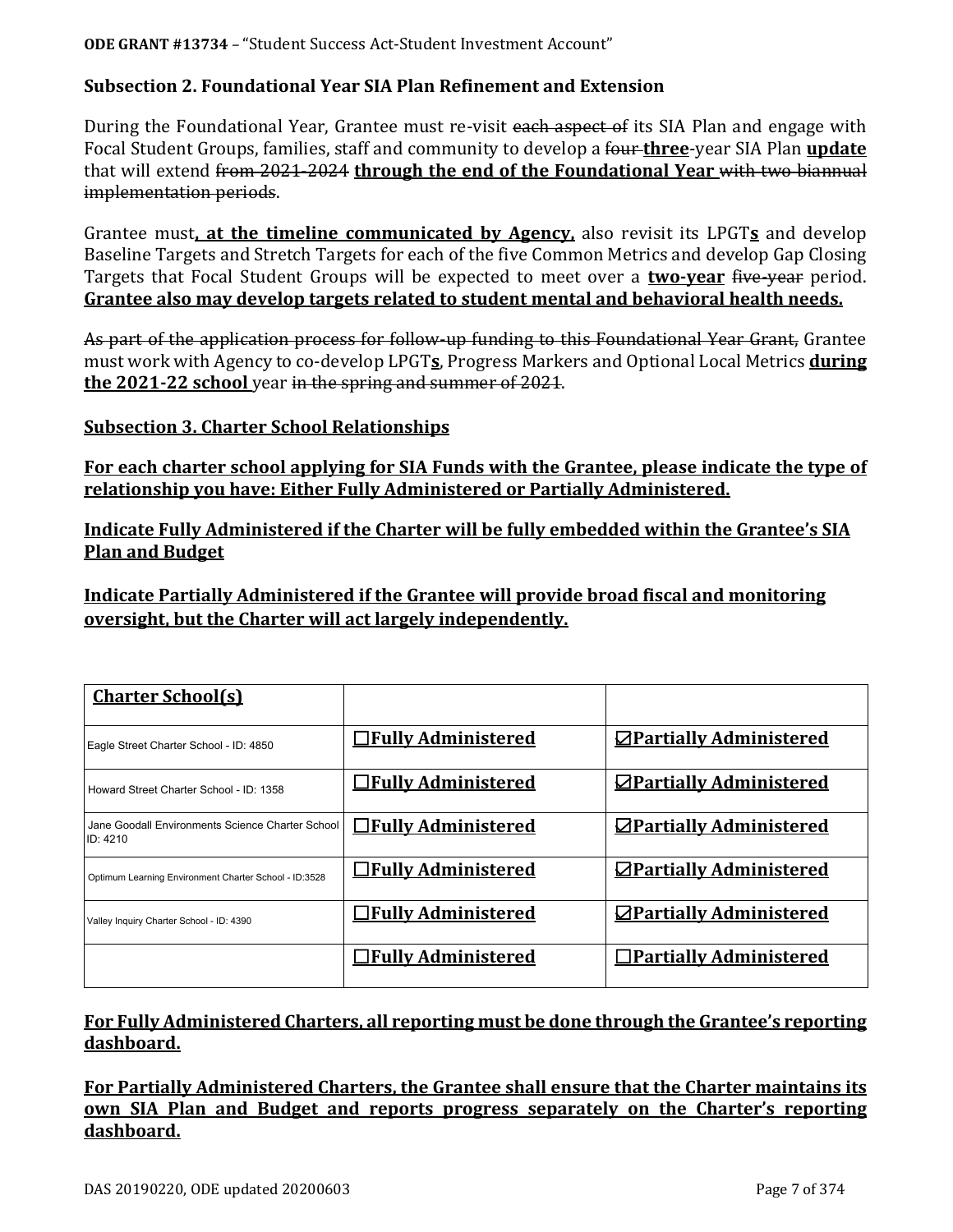## **SECTION IV – REPORTING REQUIREMENTS**

Grantee must submit quarterly financial and performance progress reports as well as a final yearly report on the dates set forth in Section V. This reporting requirement shall survive termination of this Agreement.

## **In accordance with the terms and conditions of the locally executed district-charter agreement, the Grantee shall ensure financial and programmatic reporting is complete for each SIA eligible charter.**

### **Financial Reports**

Beginning in January **October** of 2021 and continuing each quarter thereafter, Grantee must submit a financial report detailing its expenditure of Grant Funds to the Agency using the form provided by the Agency. Reports are due 30 days after the end of each fiscal year quarter. The yearly report will be due no later than 60**90** days after the end of the fiscal year.

If Grantee does not use the Grant Funds for Allowable Project Costs Agency may exercise the remedies provided in Section 17 of this Grant, including without limitation deducting amounts from future disbursements of Grant Funds.

Any Grant Funds that are not used by Grantee by September 30, 2021 **of each Grant Year** must be returned to Agency for deposit in the Student Investment Account. If Grantee has not used all of its Grant Funds by June 30, 2021, Grantee may submit a request to Agency no later than June 15 for an extension until September 30, 2021 to use the Grant Funds. The Agency may approve the request at its discretion based upon a determination as to whether the extension and proposed use constitute Allowable Project Costs that further Grantee's SIA Plan or targets.

## **SIA Plan Performance Reporting**

The Agency will closely monitor and evaluate Grantee's progress towards its Progress Markers.

Beginning in January **October** of 2021 and continuing each quarter thereafter, Grantee must submit a narrative Performance Progress Report detailing its SIA Plan activities to the Agency using the form provided by the Agency. Reports are due 30 days after the end of each fiscal year quarter. The yearly report will be due no later than 60**90** days after the end of the fiscal year.

#### **SIA grant monitoring**

The Agency will monitor Grantee's performance under this Grant in person, video conferencing or by phone. Agency will provide written notice to Grantee, as provided in Section 19.4 of the Grant, at least 15 days in advance of Agency's monitoring activities and will schedule in person visits, video conferencing and phone calls.

A Grant monitoring visit or call may cover a variety of topics at Agency's discretion including but not limited to: Grantee's compliance with the SIA Account purposes; challenges faced by the Grantee in implementing its Plan; SIA Plan outcomes; its budget and expenditure of moneys received from the SIA Account, Grantee's progress toward achieving its Progress Markers; financial reporting, any expenditure changes, and reconciliation of Grant Funds; or Grantee's training and technical assistance needs.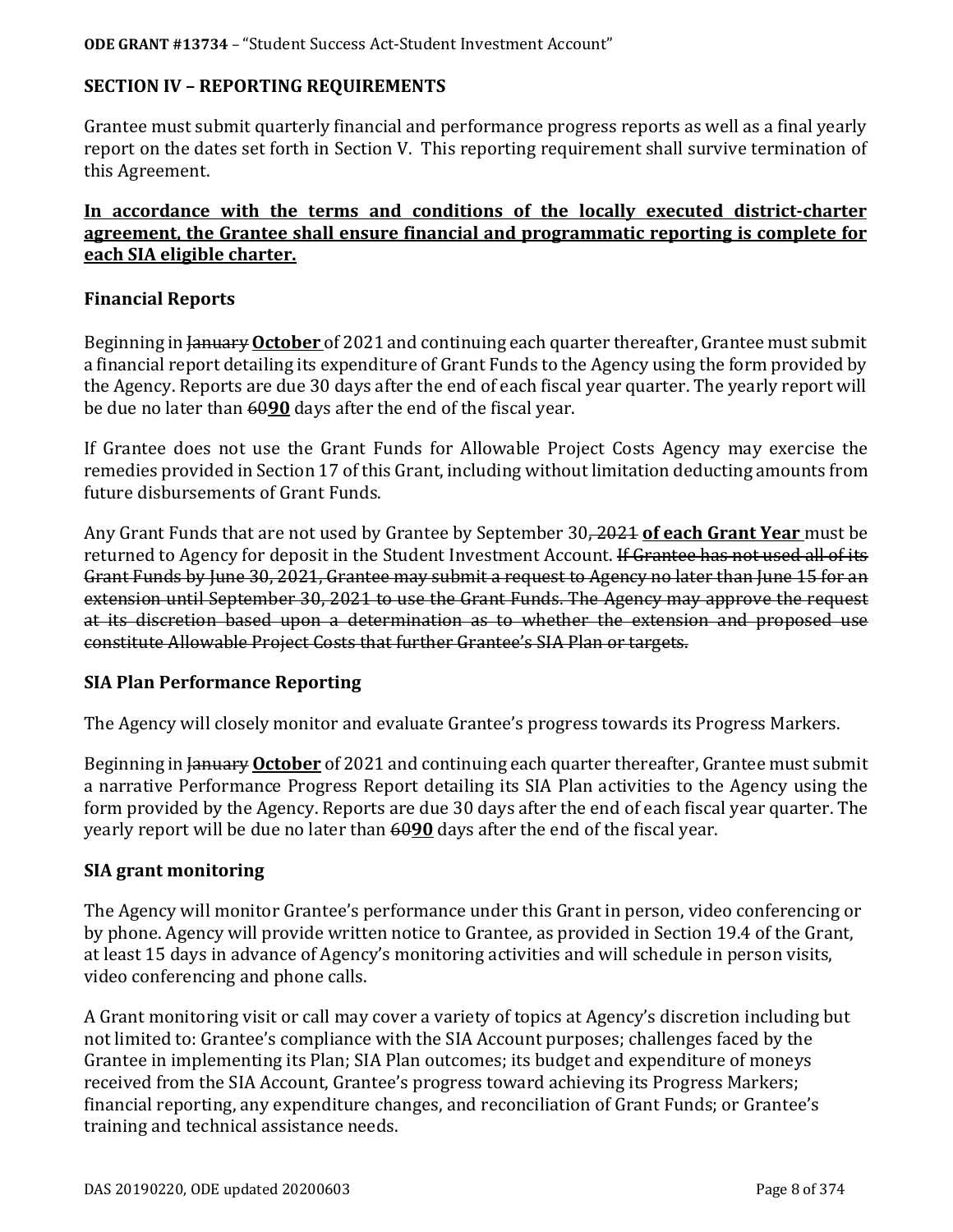Before an on-site visit, the Agency will advise Grantee on how to prepare for the monitoring visit and financial reconciliation, the format for the visit, and which Grantee organizational leaders, staff or others should be involved in the visit. Once a date and time are confirmed, the Grantee should send a notification to its organizational leaders, staff, students and community partners who are expected to participate; identify a meeting location and prepare all necessary monitoring documents and data.

The department may establish a procedure for conducting performance audits on a random basis or based on just cause as allowed under rules adopted by the board.

Each grant recipient must conduct a performance review every four years as required by standards adopted in board rule.

## **SECTION V – DISBURSEMENT and REPORTING PROVISIONS**

Agency will disburse the Grant Funds using its Electronic Grants Management System ("EGMS"), on a quarterly basis **during each Grant Year** as outlined below:

| <b>Disbursement Date</b>  | <b>Ouarterly Amount</b>                         |
|---------------------------|-------------------------------------------------|
| October 1, 2020 July 1    | 40%-25% of funds<br>allocated for Grant<br>Year |
| January 1, 2021 October 1 | 30%-25% of funds<br>allocated for Grant<br>Year |
| April 1, 2021 January 1   | 30% 25% of funds<br>allocated for Grant<br>Year |
| <u>April 1</u>            | 25% of funds<br>allocated for Grant<br>Year     |

\*If this Grant is not fully executed by October 1, 2020 **July 1 annually**, **the** Agency will disburse the Grant Funds within 30 days of the Execution Date,

Agency will disburse the Grant Funds in quarterly disbursements in advance of expenditures, not on a reimbursement basis.

Grantee must submit its financial and performance progress reports on **by** the following dates **in each Grant Year**:

## **October 31 January 31**, 2021 **April 30**, 2021 **September** August **30**, 2021 **(**Yearly **Annual Report)**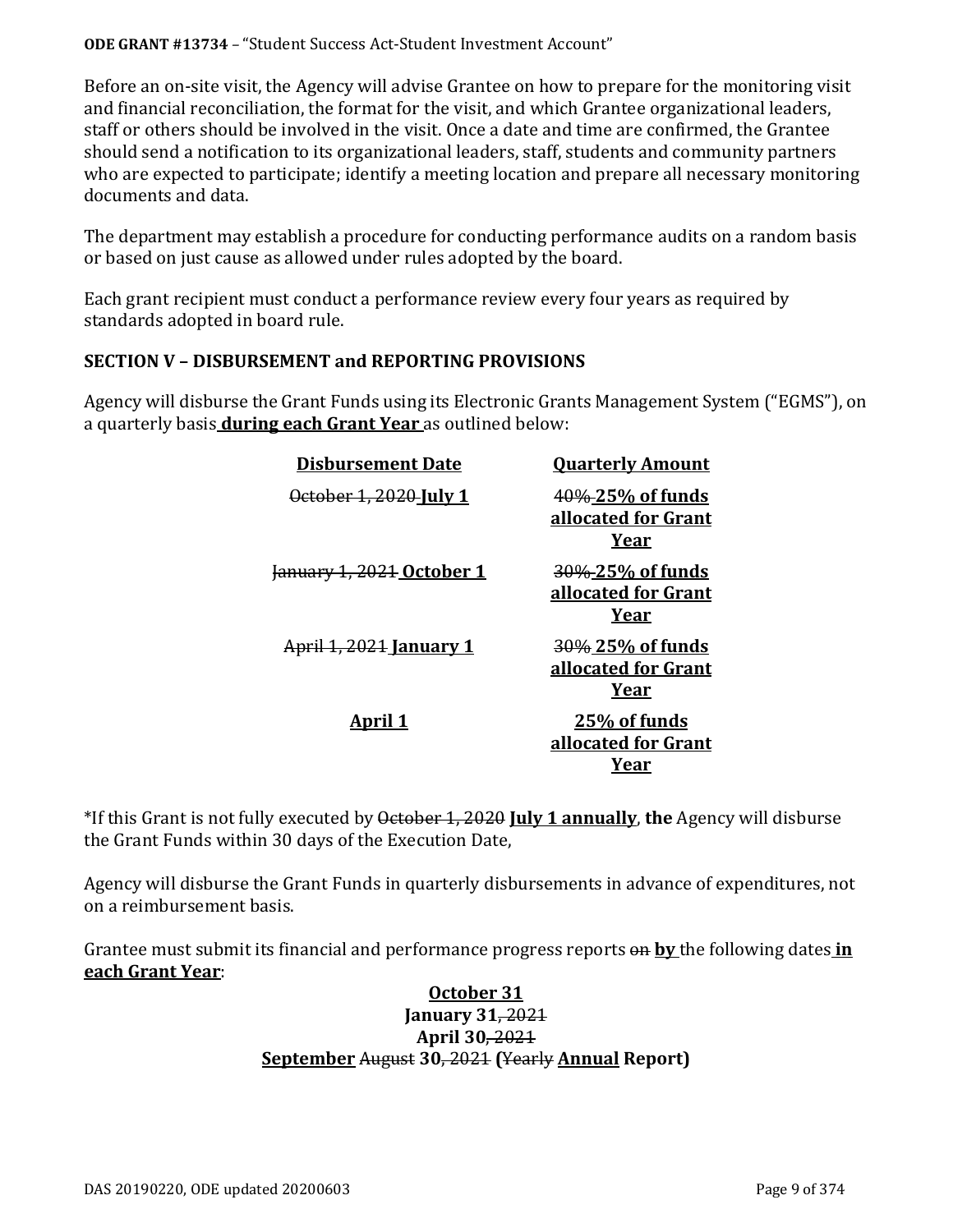# **EXHIBIT B COMMON AND CUSTOMIZED FRAMEWORK SALEM-KEIZER SD 24J**

## **SECTION I – PROGRESS MARKERS FOR SCHOOL YEARS 2020-2021 AND 2021-2022**

The Progress Markers are a mechanism to support a developmental approach to evaluation with a focus on learning about the kinds of changes that happen from distinct investments. The following fifteen Progress Markers are arranged into three categories that represent the advancement in degree of change from minimum to profound as described and listed below:

- **A. "Expect to see"** progress makers represent initial, easy to achieve changes that indicate a recognition of and commitment to SIA plan goals.
- **B. "Would like to see"** progress markers represent longer term likely changes and indicate more active learning and engagement.
- **C. "Would love to see"** progress markers describe the kinds of profound changes ideal for any program or investment to make or contribute towards. Note: In this first year, this would be unusual to see.

#### **A. Expect to see**

| 1              | Every school recognizes and honors the strengths that educators, students and their families bring<br>to the educational experience through active and consistent community engagement.                |
|----------------|--------------------------------------------------------------------------------------------------------------------------------------------------------------------------------------------------------|
| $\overline{2}$ | An equity lens is in place, adopted, and woven through all policies, procedures and practices.                                                                                                         |
| 3              | Data teams are forming, and they frequently review data that inform a school's decision-making<br>processes, including barriers to engagement and attendance. <sup>73</sup>                            |
| $\overline{4}$ | Schools and districts have an inventory of literacy assessments, tools, and curriculum being used.                                                                                                     |
| 5              | Increased communication exists between educators and families about student growth, literacy<br>trajectory, areas for improvement, and individualized supports are provided.                           |
| 6              | Schools and districts co-develop and communicate a shared understanding (among educators,<br>students, families and community members) of what it means to be on track by the end of the 9th<br>Grade. |

#### <span id="page-9-0"></span>**B. Would like to see**

<sup>&</sup>lt;sup>73</sup> Providing sufficient time for teachers and staff to review data is an eligibility requirement for High School Success (Measure 98) funding in high schools. This suggests the value of that practice when well designed for all developmental levels. Duplication in focus is acceptable and strategic in this case. Funds should be braided but grantees can't use funding for the same purpose with both initiatives.